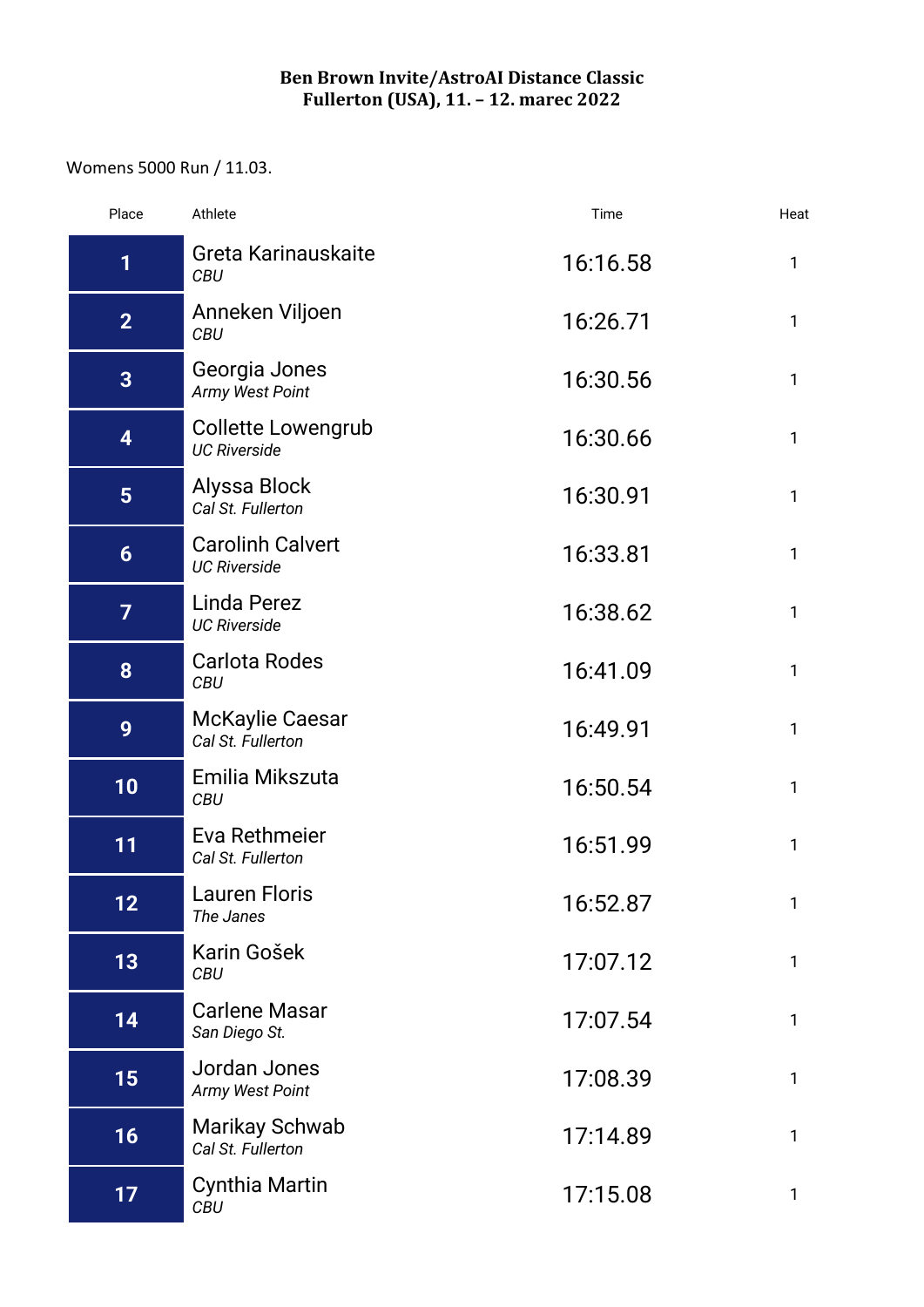| Place | Athlete                                        | Time     | Heat                  |
|-------|------------------------------------------------|----------|-----------------------|
| 18    | Dariana Miramontes<br><b>UC Riverside</b>      | 17:16.92 | 1                     |
| 19    | <b>Lily Nunnery</b><br>Army West Point         | 17:21.42 | $\mathbf{1}$          |
| 20    | Mia Bergman<br>Cal St. Fullerton               | 17:23.38 | $\mathbf{1}$          |
| 21    | <b>Madison Flippence</b><br><b>Dixie State</b> | 17:30.56 | $2^{\circ}$           |
| 22    | Paige Haynes<br><b>CBU</b>                     | 17:32.52 | $\mathbf{1}$          |
| 23    | Mia Cabrera<br><b>CBU</b>                      | 17:34.76 | $\mathbf{1}$          |
| 24    | Maria Hernandez<br>Cal St. Fullerton           | 17:36.29 | $\overline{2}$        |
| 25    | Sylvia De La Pena<br><b>CBU</b>                | 17:36.39 | 1                     |
| 26    | Stefana Purkovic<br>Cal St. Fullerton          | 18:02.68 | $\mathbf{1}$          |
| 27    | <b>Kirstin Williams</b><br><b>Dixie State</b>  | 18:10.57 | $\overline{2}$        |
| 28    | <b>Amber Elias</b><br>San Diego St.            | 18:12.60 | $\overline{2}$        |
| 29    | Naomi Smitham<br>San Diego St.                 | 18:15.18 | $\mathbf{2}^{\prime}$ |
| 30    | <b>Sally Silengo</b><br>Cal St. Fullerton      | 18:18.49 | $2^{\circ}$           |
| 31    | <b>Victoria Ervin</b><br><b>UC Riverside</b>   | 18:18.60 | $\overline{2}$        |
| 32    | Vanessa Cabello<br>San Diego St.               | 18:19.53 | $\overline{2}$        |
| 33    | Sarah Jamil<br>Cal St. Fullerton               | 18:24.14 | $2^{\circ}$           |
| 34    | <b>Emily Olson</b><br>Cal St. Fullerton        | 18:27.43 | $\overline{2}$        |
| 35    | <b>Mckay Arvidson</b><br>Orange Coast          | 18:28.97 | $\overline{2}$        |
| 36    | Shakayla Morgan<br><b>Dixie State</b>          | 18:35.37 | $\overline{2}$        |
|       |                                                |          |                       |